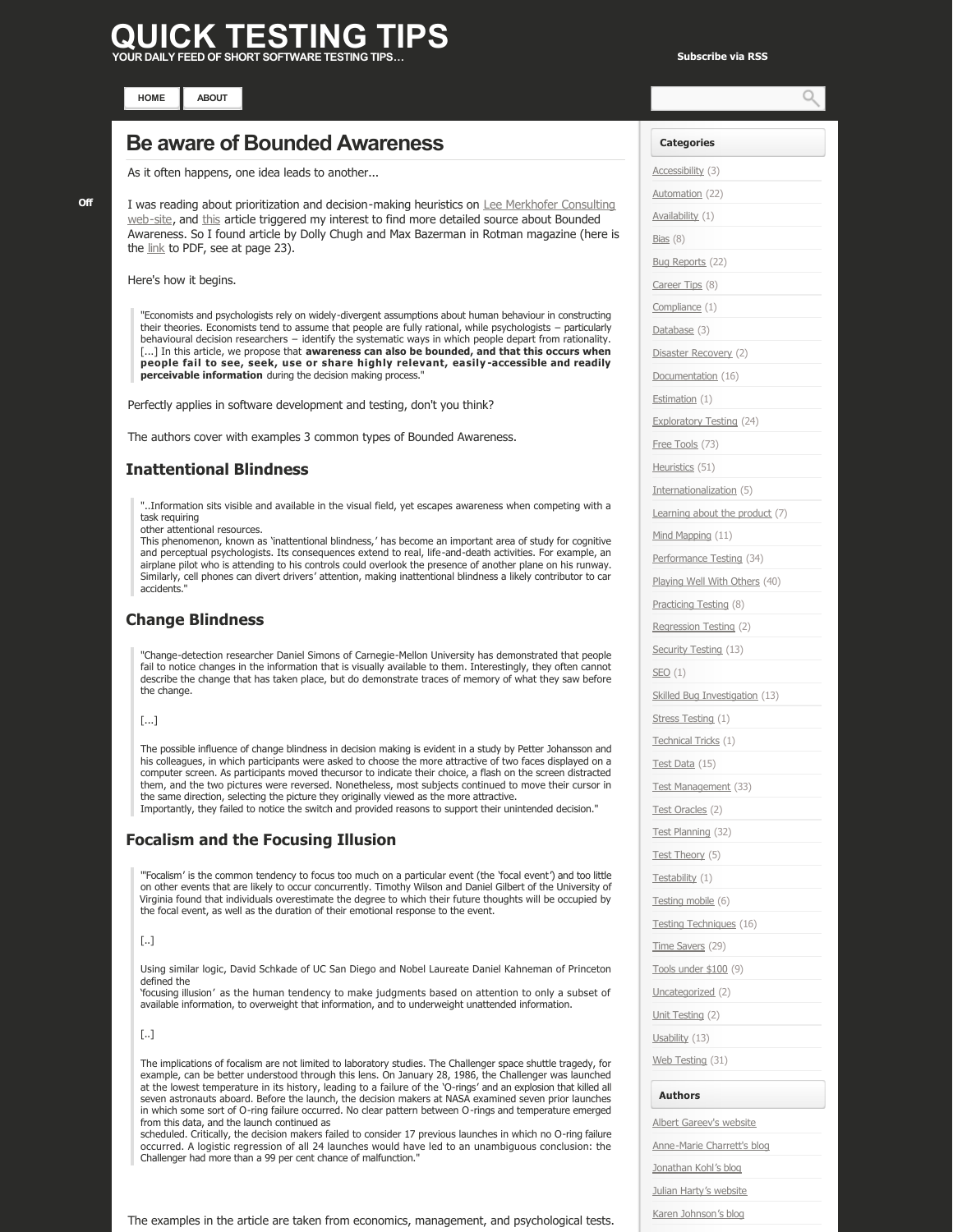| Comments (7)<br>Trackbacks (0)<br>(subscribe to comments on this post)<br><b>Devon Smith</b><br>October 27th, 2010 - 15:04<br>This is a great reminder and a really interesting connection! Great post.<br><b>MichaelDKelly</b><br>October 28th, 2010 - 08:13<br>Excellent post. I provided some examples of how I've seen focalism play out here:<br>http://www.michaeldkelly.com/archives/542<br><b>Albert Gareev</b><br>November 2nd, 2010 - 10:52<br>My blog post on the topic.<br>http://automation-beyond.com/2010/11/02/inattentional-blindness/<br><b>Albert Gareev</b><br>November 2nd, 2010 - 14:19<br>David O'Dowd (@TestingExplorer) added his link in my blog post.<br>http://www.agiletester.info/2010/10/can-you-pass-awareness-test.html<br><u>Justin Hunter</u><br>November 3rd, 2010 - 11:40<br>Albert,<br>Thanks for drawing my attention to this article and post via Twitter. It is my favorite<br>Twitter-recommended reading in quite some time. Great stuff! This is a clearly presented<br>summary of an important and interesting topic. This kind of stuff makes me feel lucky to<br>be alive in an age of Twitter, blogs, and the internet.<br>Justin<br><b>Albert Gareev</b><br>November 3rd, 2010 - 12:06<br>Hi Justin,<br>You're welcome!<br>I link here the discussion you opened:<br>http://testing.stackexchange.com/questions/719<br>Note secret example by "Rick Grey".<br>Albert<br>Albert Gareev | Filed under: Bias, Test Theory | Comments Off | About |
|----------------------------------------------------------------------------------------------------------------------------------------------------------------------------------------------------------------------------------------------------------------------------------------------------------------------------------------------------------------------------------------------------------------------------------------------------------------------------------------------------------------------------------------------------------------------------------------------------------------------------------------------------------------------------------------------------------------------------------------------------------------------------------------------------------------------------------------------------------------------------------------------------------------------------------------------------------------------------------------------------------------------------------------------------------------------------------------------------------------------------------------------------------------------------------------------------------------------------------------------------------------------------------------------------------------------------------------------------------------------------------------------------------------------------------------|--------------------------------|--------------|-------|
|                                                                                                                                                                                                                                                                                                                                                                                                                                                                                                                                                                                                                                                                                                                                                                                                                                                                                                                                                                                                                                                                                                                                                                                                                                                                                                                                                                                                                                        |                                |              |       |
|                                                                                                                                                                                                                                                                                                                                                                                                                                                                                                                                                                                                                                                                                                                                                                                                                                                                                                                                                                                                                                                                                                                                                                                                                                                                                                                                                                                                                                        |                                |              |       |
|                                                                                                                                                                                                                                                                                                                                                                                                                                                                                                                                                                                                                                                                                                                                                                                                                                                                                                                                                                                                                                                                                                                                                                                                                                                                                                                                                                                                                                        |                                |              |       |
|                                                                                                                                                                                                                                                                                                                                                                                                                                                                                                                                                                                                                                                                                                                                                                                                                                                                                                                                                                                                                                                                                                                                                                                                                                                                                                                                                                                                                                        |                                |              |       |
|                                                                                                                                                                                                                                                                                                                                                                                                                                                                                                                                                                                                                                                                                                                                                                                                                                                                                                                                                                                                                                                                                                                                                                                                                                                                                                                                                                                                                                        |                                |              |       |
|                                                                                                                                                                                                                                                                                                                                                                                                                                                                                                                                                                                                                                                                                                                                                                                                                                                                                                                                                                                                                                                                                                                                                                                                                                                                                                                                                                                                                                        |                                |              |       |
|                                                                                                                                                                                                                                                                                                                                                                                                                                                                                                                                                                                                                                                                                                                                                                                                                                                                                                                                                                                                                                                                                                                                                                                                                                                                                                                                                                                                                                        |                                |              |       |
|                                                                                                                                                                                                                                                                                                                                                                                                                                                                                                                                                                                                                                                                                                                                                                                                                                                                                                                                                                                                                                                                                                                                                                                                                                                                                                                                                                                                                                        |                                |              |       |
|                                                                                                                                                                                                                                                                                                                                                                                                                                                                                                                                                                                                                                                                                                                                                                                                                                                                                                                                                                                                                                                                                                                                                                                                                                                                                                                                                                                                                                        |                                |              |       |
|                                                                                                                                                                                                                                                                                                                                                                                                                                                                                                                                                                                                                                                                                                                                                                                                                                                                                                                                                                                                                                                                                                                                                                                                                                                                                                                                                                                                                                        |                                |              |       |
|                                                                                                                                                                                                                                                                                                                                                                                                                                                                                                                                                                                                                                                                                                                                                                                                                                                                                                                                                                                                                                                                                                                                                                                                                                                                                                                                                                                                                                        |                                |              |       |
|                                                                                                                                                                                                                                                                                                                                                                                                                                                                                                                                                                                                                                                                                                                                                                                                                                                                                                                                                                                                                                                                                                                                                                                                                                                                                                                                                                                                                                        |                                |              |       |
|                                                                                                                                                                                                                                                                                                                                                                                                                                                                                                                                                                                                                                                                                                                                                                                                                                                                                                                                                                                                                                                                                                                                                                                                                                                                                                                                                                                                                                        |                                |              |       |
|                                                                                                                                                                                                                                                                                                                                                                                                                                                                                                                                                                                                                                                                                                                                                                                                                                                                                                                                                                                                                                                                                                                                                                                                                                                                                                                                                                                                                                        |                                |              |       |
|                                                                                                                                                                                                                                                                                                                                                                                                                                                                                                                                                                                                                                                                                                                                                                                                                                                                                                                                                                                                                                                                                                                                                                                                                                                                                                                                                                                                                                        |                                |              |       |
|                                                                                                                                                                                                                                                                                                                                                                                                                                                                                                                                                                                                                                                                                                                                                                                                                                                                                                                                                                                                                                                                                                                                                                                                                                                                                                                                                                                                                                        |                                |              |       |
|                                                                                                                                                                                                                                                                                                                                                                                                                                                                                                                                                                                                                                                                                                                                                                                                                                                                                                                                                                                                                                                                                                                                                                                                                                                                                                                                                                                                                                        |                                |              |       |
|                                                                                                                                                                                                                                                                                                                                                                                                                                                                                                                                                                                                                                                                                                                                                                                                                                                                                                                                                                                                                                                                                                                                                                                                                                                                                                                                                                                                                                        |                                |              |       |
| November 4th, 2010 - 09:56                                                                                                                                                                                                                                                                                                                                                                                                                                                                                                                                                                                                                                                                                                                                                                                                                                                                                                                                                                                                                                                                                                                                                                                                                                                                                                                                                                                                             |                                |              |       |